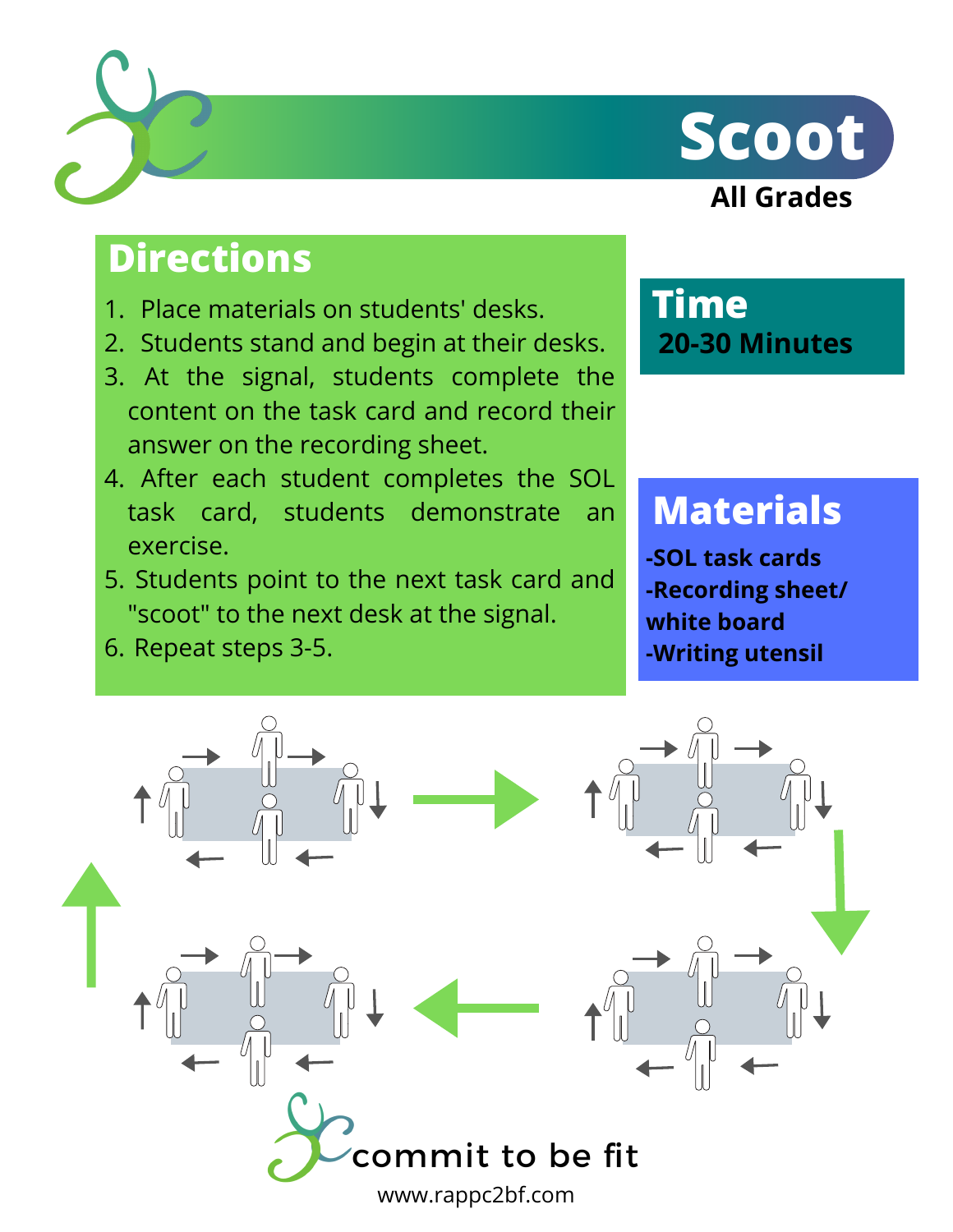

## **Scoot**

#### **SOL Integration by Grade Level**

#### **Kindergarten**

**History & Social Studies**- Create task cards for left, right, below, and above. (K.3)

**Language Arts**- Create task cards for CVC words. (K.7, K.12)

**Math**- Create task cards for one more or one less. (K.1)

**Science**- Create task cards for magnetic and non magnetic. (K.3)

#### **3rd Grade**

**History & Social Studies**- Students use task cards for responsibilities of a good citizen. (3.11) **Language Arts**- Students use task cards for main idea. (3.5, 3.6) **Math**- Students use task cards for place value. (3.1) **Science**- Students use task cards for animal adaptations. (3.4)

#### **1st Grade**

**History & Social Studies**- Create task cards of goods and services to identify. (1.7)

**Language Arts**- Create task cards of picture of CVC words to spell. (1.6, 1.12)

**Math**- Create task cards for addition and subtraction problems. (1.5)

**Science**- Create task cards for items that dissolve, mix, or will not dissolve or mix in water. (1.3)

#### **2nd Grade**

**History & Social Studies**- Create task cards identifying different locations on maps. (2.4, 2.5)

**Language Arts**- Create task cards for antonyms and synonyms. (2.7)

**Math**- Create task cards for double digit subtraction problems. (2.7)

**Science**- Create task cards for solids, liquids, and gases. (2.3)

#### **4th Grade**

**History & Social Studies**- Students use task cards for Virginia government, geography, and economics. (VS. 10)

**Language Arts**- Students use task cards for synonyms, antonyms, and homophones. (4.4b) **Math**- Students use task cards for elapsed time. (4.9) **Science**- Students use task cards for weather conditions, tools, and phenomena. (4.6)

#### **5th Grade**

**History & Social Studies**- Students use task cards for causes, major events, and effects of the Civil War. (US1.9)

**Language Arts**- Students use task cards for cause and effect. (5.5j, 5.6j)

**Math**- Students use task cards for fractions and decimals. (5.2)

**Science**- Students use task cards for characteristics of ocean environment. (5.6)